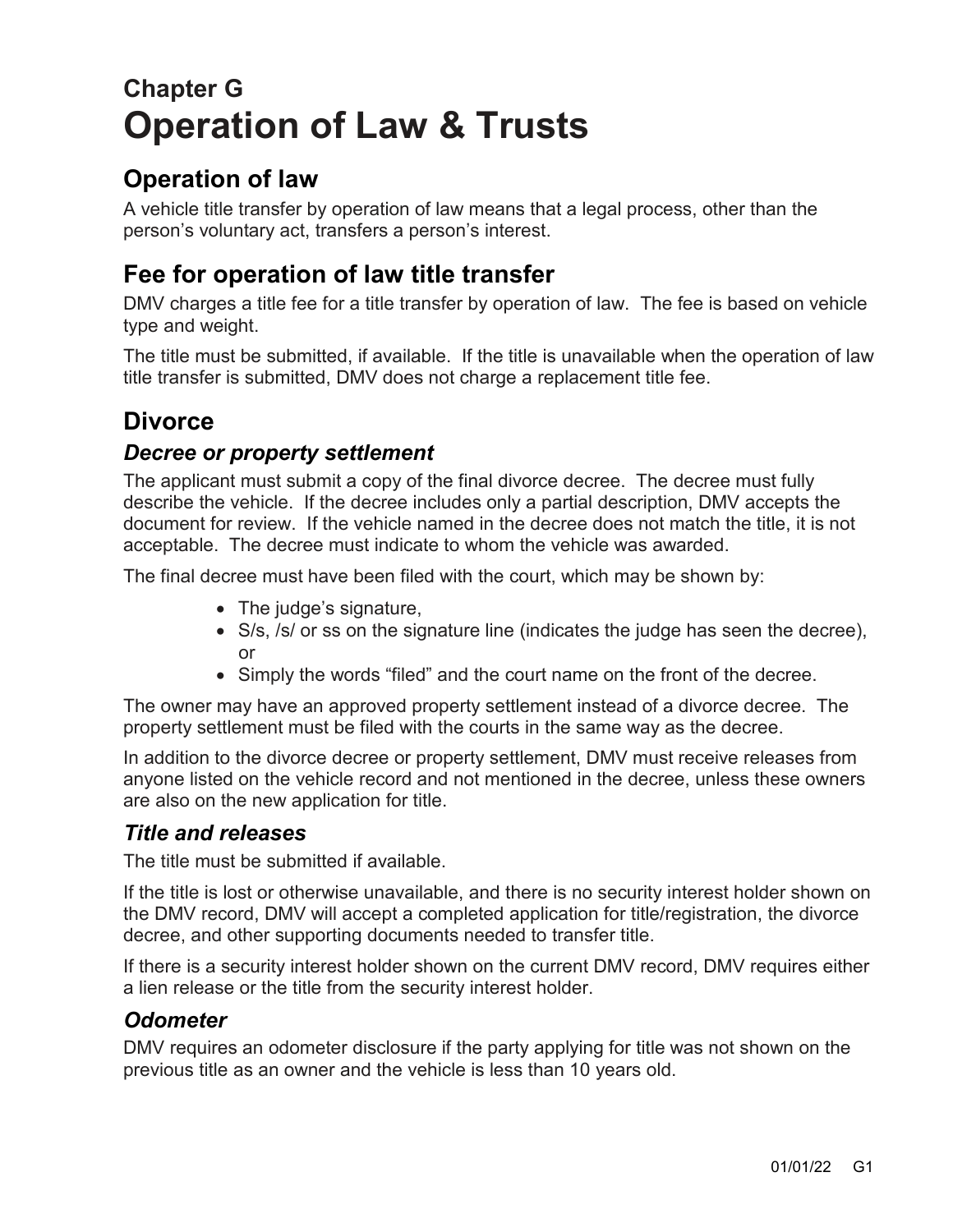If the party that was awarded the vehicle sold it, they must disclose odometer as seller. If the title is available, the seller and buyer must disclose odometer on the title itself. If the title is *not* available, the seller and buyer must complete a separate secure odometer disclosure/reassignment form.

### **Survivorship**

Survivorship means there are joint owners with right of survivorship of personal property. The front of Oregon titles shows survivorship information.

When DMV issued a title with survivorship and one of the owners is deceased, the surviving owner(s) may transfer with proof of death of the deceased owner.

Applicants for title can request survivorship:

- By submitting an application for title and checking the box in the survivorship section, or
- With a written request with an application for title, or
- By a written request with the current title.

#### *Proof of death*

Proof of death may be a copy of the death certificate, an obituary notice, a funeral notice, or a newspaper article that clearly names the owner on record and states they are deceased.

#### *If all owners deceased*

If all owners are deceased, determine who died last.

If the estate of the person who died last is being probated, DMV requires copies of courtissued Letters of Testamentary or equivalent documents appointing the personal representative, and a release of interest from the personal representative.

If the estate of the person who died last is not being probated, DMV can accept an Inheritance Affidavit, or a Small Estate Certification, [Form 6797.](https://www.odot.state.or.us/forms/dmv/6797fill.pdf) For the other owner(s) who did not die last, DMV requires proof of death.

If all owners died at the same time, review the death certificates to determine when the deaths occurred.

- If the owners died fewer than 120 hours apart, follow probate, Small Estate, or Inheritance Affidavit procedures for all deceased owners.
- If owners died 120 hours or more apart, follow probate, Small Estate, or Inheritance Affidavit procedures for the party who died last.

If you have questions about Small Estate requirements, contact DMV Customer Assistance.

#### *Title and releases*

The title is required, if available.

If the title is lost or otherwise unavailable, and the DMV record does not show a security interest holder, DMV will accept a completed application for title and registration, the proof of death, any other supporting documents needed to transfer title, and the proper fee.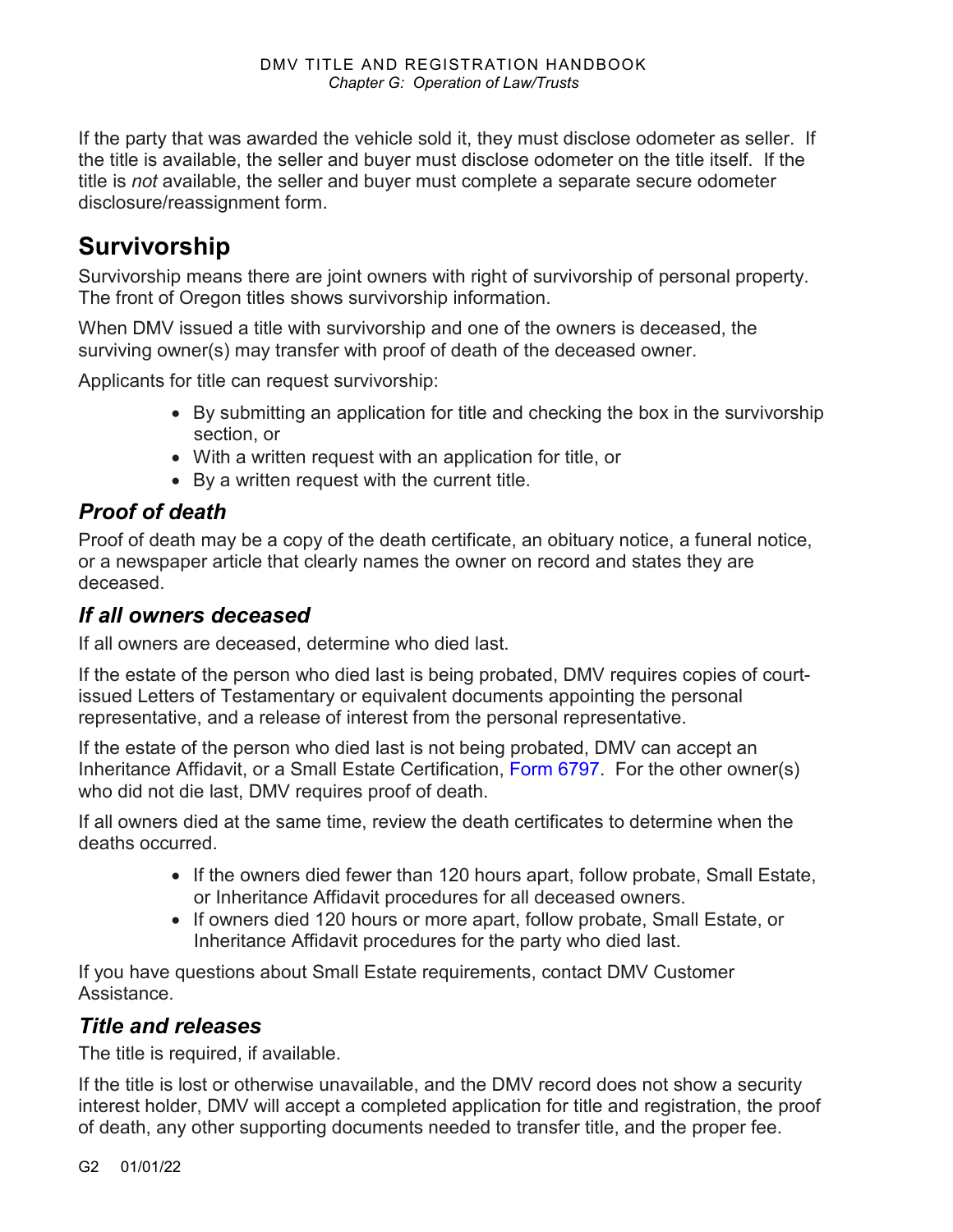If the current DMV record shows a security interest holder, you must either submit a lien release or obtain the title from the security interest holder.

#### *Odometer*

When one of the registered owners is deceased and the survivor has sold the vehicle to a new owner, the survivor must disclose odometer reading unless the vehicle is a model year 2010 or older.

If the title is available, the seller and buyer must disclose odometer reading on the title itself. If the title is *not* available, the seller and buyer must complete a separate secure odometer disclosure/reassignment form.

If both owners are deceased, the personal representative must make the seller's disclosure.

### **Inheritance**

#### *Estate is probated*

Follow these procedures if the title was issued without showing survivorship.

If the estate of the deceased is being probated, DMV requires copies of the court-issued Letters of Testamentary or equivalent documents appointing the personal representative of the estate.

The person appointed as shown in the court order must release the interest of the deceased on the title or on a separate bill of sale. If the court appointed more than one person, **each** person must sign to release the interest of the deceased.

If the estate was probated but has been closed, DMV requires a copy of the Decree of Final Distribution issued by the court indicating the disposition of the vehicle.

#### *Estate is not probated*

If the estate is **not** being probated, DMV will accept a fully completed Inheritance Affidavit*,* [Form 516](https://www.odot.state.or.us/forms/dmv/516fill.pdf) (see [Example\)](#page-4-0). All heirs of the estate must sign it. The signatures must be notarized. The form must show to whom the heirs awarded the vehicle. Oregon DMV may accept another state's inheritance affidavit form for estates settled in Oregon. The out-ofstate form is acceptable if it does not refer to another state's laws, and contains all the information required on Oregon's form.

If the heirs are minors under 18 years of age, a parent or guardian must sign on their behalf. An example of a parent or guardian signature is: *John Doe, 10, by John Doe, parent*. If a guardian signs for a child, DMV needs a copy of the papers showing guardianship. An emancipated child under 18 years may sign the Form 516. A copy of their emancipation papers must be submitted with the Form 516.

If the heirs sell the vehicle, they may release on the title, a separate bill of sale, or secure odometer disclosure. The heirs may assign their interest to a buyer by naming that person on Form 516. Evidence must be presented showing that all security interests have been satisfied, or that the security interest holder has given consent to transfer title to a new owner.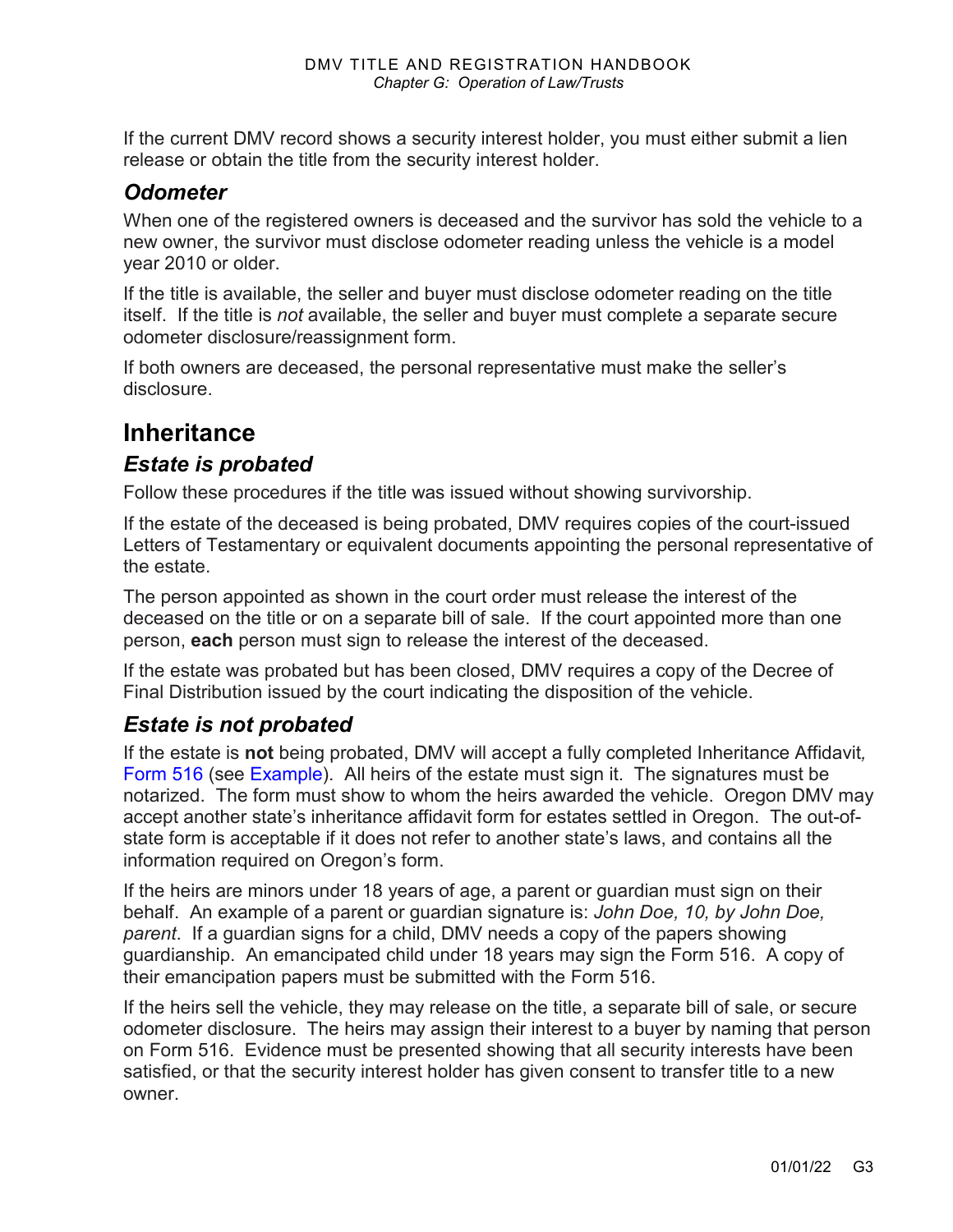#### *Title and releases*

The title is required, if available.

If the title is lost or otherwise unavailable, and there is no security interest holder shown on the DMV record, DMV accepts a completed application for title and registration, the inheritance affidavit or probate document, any other supporting documents needed to transfer title, and the proper fee. If there is a security interest holder shown on the current DMV record, you must either submit a lien release or obtain the title from the security interest holder.

If the current DMV record shows a security interest holder, you must either submit a lien release or obtain the title from the security interest holder.

DMV will also accept an application for title when vehicle ownership is settled by a small estate affidavit filed with the applicable county. Contact DMV Customer Assistance for more information.

#### *Odometer*

In inheritance situations, the party awarded the vehicle pursuant to operation of law discloses the odometer reading. If that person is not the party who had possession of the vehicle, they may rely on information provided by the party who has physical possession of the vehicle.

The disclosure must be on the title itself if available. If the title is not available, the disclosure may be on a secure odometer disclosure/reassignment form.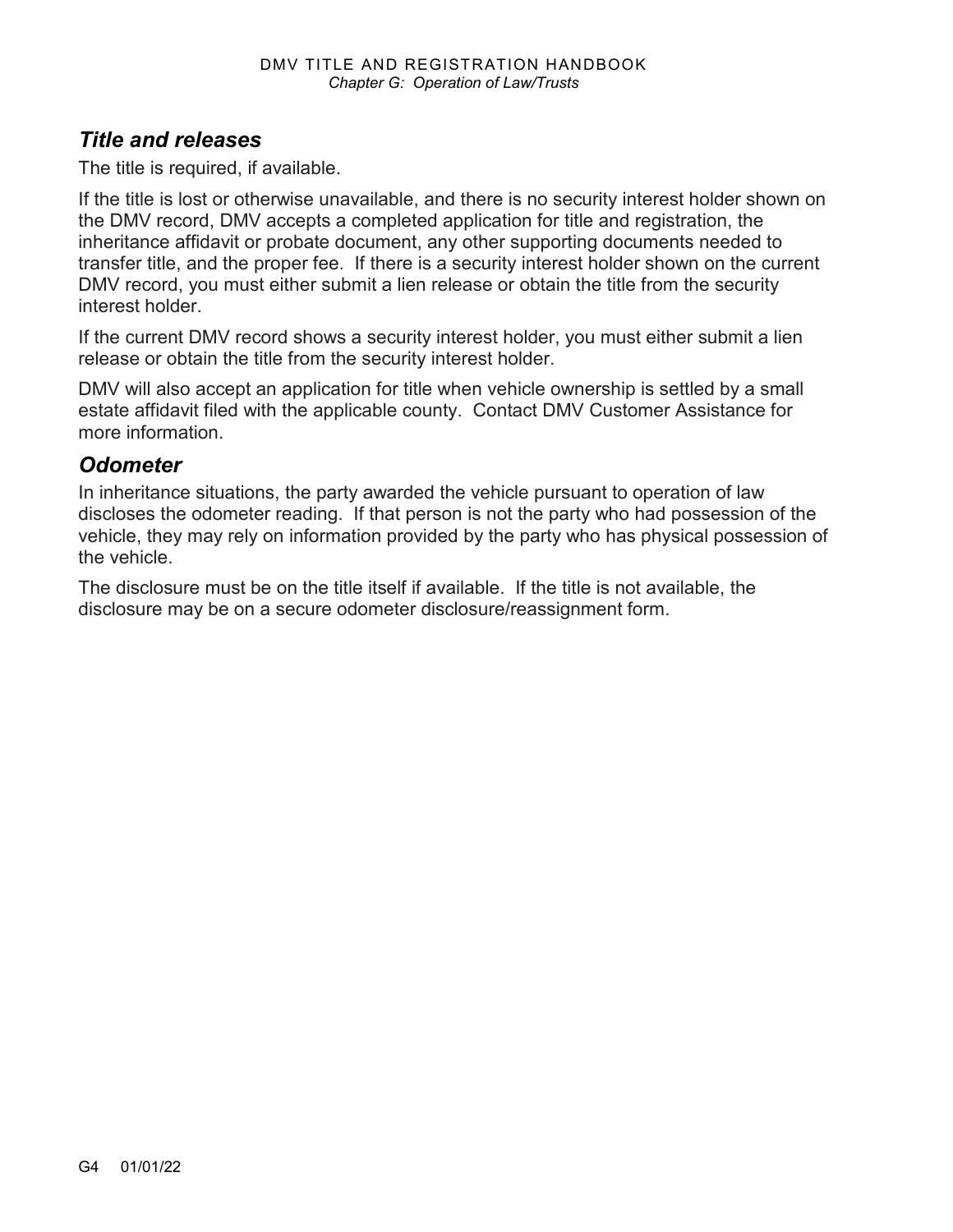#### DMV TITLE AND REGISTRATION HANDBOOK *Chapter G: Operation of Law/Trusts*

#### **Example of INHERITANCE AFFIDAVIT, [FORM 516](https://www.odot.state.or.us/forms/dmv/516fill.pdf)**

*Actual size 8½" x 11 "*

<span id="page-4-0"></span>

| MENT OF THAMEPORTATION<br>1906 LANA AVE NE, SALEM ON 97214                                                                                                                                                                                                                       | <b>INHERITANCE AFFIDAVIT</b>                                                                                                                                                                                                             |  |  |  |
|----------------------------------------------------------------------------------------------------------------------------------------------------------------------------------------------------------------------------------------------------------------------------------|------------------------------------------------------------------------------------------------------------------------------------------------------------------------------------------------------------------------------------------|--|--|--|
| been assigned. (ORS 803.094)                                                                                                                                                                                                                                                     | If a deceased owner's estate is not probated, their interest in a vehicle may be assigned through the use of this<br>affidavit signed by all the heirs of the owner(s) stating the name of the person to whom the ownership interest has |  |  |  |
| title transfer fee.                                                                                                                                                                                                                                                              | This form must be completed by the heir(s) and submitted to DMV with the title (if available), application for title, and                                                                                                                |  |  |  |
| DMV must receive an affidavit completed and signed by all heirs. Heirs are determined according to ORS<br>Chapter 112. DMV cannot determine the heirs for you. You may wish to seek legal counsel to determine who<br>the heirs are.                                             |                                                                                                                                                                                                                                          |  |  |  |
| If there is more than one heir, the heirs may either complete and sign the same affidavit or complete and sign<br>separate affidavits. Each affidavit must indicate to whom ownership of the vehicle is assigned.                                                                |                                                                                                                                                                                                                                          |  |  |  |
| If there are no other heirs, leave the space provided below for listing heirs blank.                                                                                                                                                                                             |                                                                                                                                                                                                                                          |  |  |  |
| ٠<br>If the heir is a minor or is incapacitated, the parent or guardian must sign for the heir. (Example: Jane Q. Public,<br>age 10, by John Q, Public, parent.) If the guardian signs, a copy of the court papers showing guardianship must<br>be submitted with the affidavit. |                                                                                                                                                                                                                                          |  |  |  |
|                                                                                                                                                                                                                                                                                  | The affidavit must be signed before a notary. (The notary does not have to be from the State of Oregon.)                                                                                                                                 |  |  |  |
|                                                                                                                                                                                                                                                                                  |                                                                                                                                                                                                                                          |  |  |  |
| declare that                                                                                                                                                                                                                                                                     |                                                                                                                                                                                                                                          |  |  |  |
|                                                                                                                                                                                                                                                                                  |                                                                                                                                                                                                                                          |  |  |  |
| and will not be probated.                                                                                                                                                                                                                                                        |                                                                                                                                                                                                                                          |  |  |  |
| At the time of death, the deceased was the owner of the following described vehicle:                                                                                                                                                                                             |                                                                                                                                                                                                                                          |  |  |  |
| <b>MAKE</b><br><b>PLATE NUMBER</b><br><b>YEAR</b>                                                                                                                                                                                                                                | <b>VEHICLE IDENTIFICATION NUMBER</b>                                                                                                                                                                                                     |  |  |  |
|                                                                                                                                                                                                                                                                                  |                                                                                                                                                                                                                                          |  |  |  |
| List all heirs. (Any heirs not signing this affidavit must complete a separate affidavit.) I certify if there are<br>no names listed below, there are no other heirs.                                                                                                            |                                                                                                                                                                                                                                          |  |  |  |
|                                                                                                                                                                                                                                                                                  |                                                                                                                                                                                                                                          |  |  |  |
|                                                                                                                                                                                                                                                                                  |                                                                                                                                                                                                                                          |  |  |  |
|                                                                                                                                                                                                                                                                                  |                                                                                                                                                                                                                                          |  |  |  |
|                                                                                                                                                                                                                                                                                  |                                                                                                                                                                                                                                          |  |  |  |
| I/we release any and all claim to the following party:                                                                                                                                                                                                                           |                                                                                                                                                                                                                                          |  |  |  |
| NAME OF PERSON TO WHOM OWNERSHIP OF THE VEHICLE HAS BEEN ASSIGNED.                                                                                                                                                                                                               | <b>ADDRESS</b>                                                                                                                                                                                                                           |  |  |  |
| <b>CITY</b>                                                                                                                                                                                                                                                                      | ZIP CODE<br><b>STATE</b>                                                                                                                                                                                                                 |  |  |  |
|                                                                                                                                                                                                                                                                                  |                                                                                                                                                                                                                                          |  |  |  |
|                                                                                                                                                                                                                                                                                  | <b>ALL HEIRS MUST SIGN BELOW</b>                                                                                                                                                                                                         |  |  |  |
| SIGNATURE OF HEIR                                                                                                                                                                                                                                                                | SIGNATURE OF HEIR                                                                                                                                                                                                                        |  |  |  |
| <b>SIGNATURE OF HEIR</b>                                                                                                                                                                                                                                                         | <b>SIGNATURE OF HEIR</b>                                                                                                                                                                                                                 |  |  |  |
| x                                                                                                                                                                                                                                                                                | x                                                                                                                                                                                                                                        |  |  |  |
| N<br>о<br>Subscribed and sworn before me this day of 30 (20)<br>by                                                                                                                                                                                                               |                                                                                                                                                                                                                                          |  |  |  |
| х                                                                                                                                                                                                                                                                                |                                                                                                                                                                                                                                          |  |  |  |
| SIGNATURE OF NOTARY PUBLIC                                                                                                                                                                                                                                                       |                                                                                                                                                                                                                                          |  |  |  |
| 735-516 (1-13)                                                                                                                                                                                                                                                                   | STK#300165                                                                                                                                                                                                                               |  |  |  |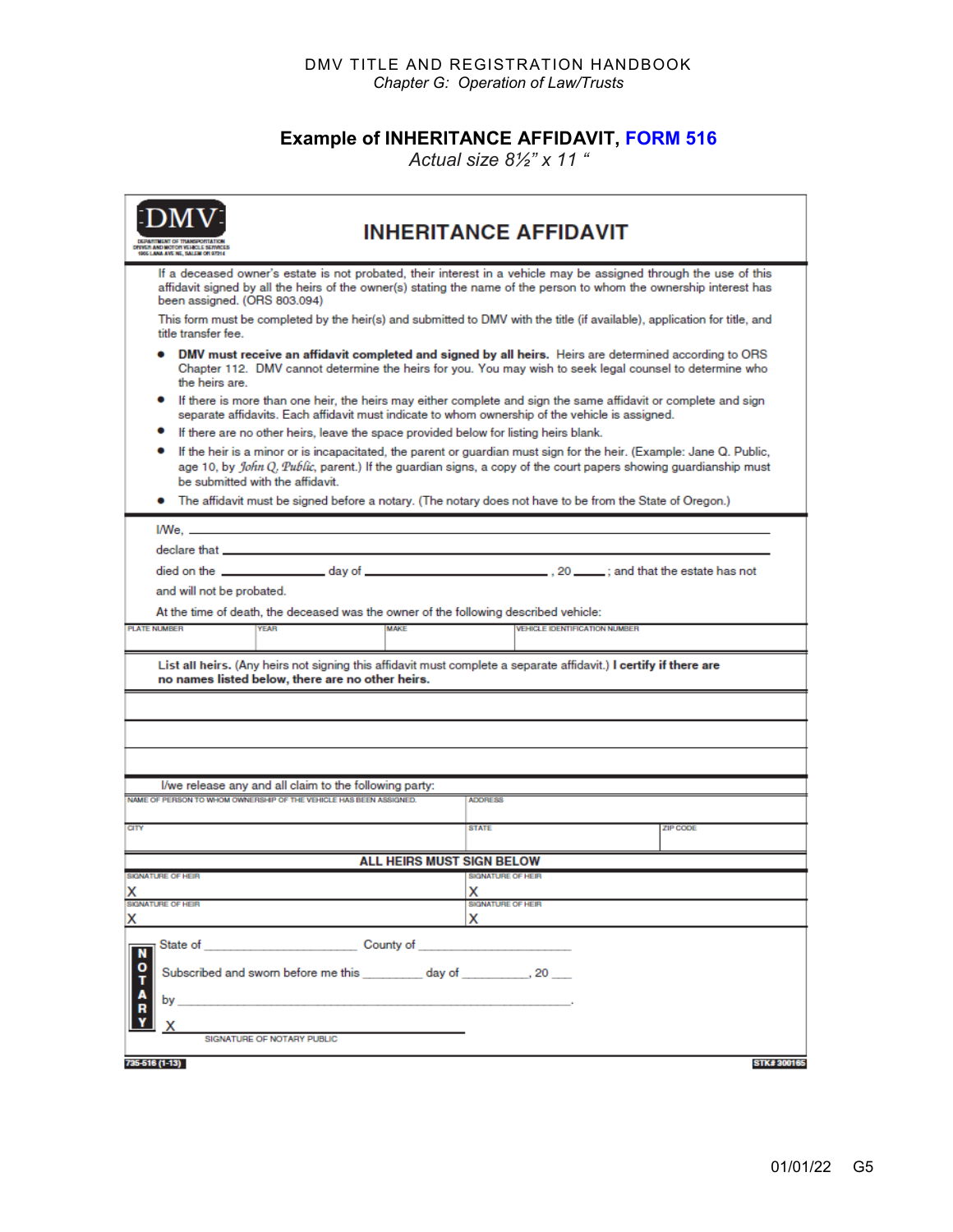### **Repossession**

Repossession is the act of taking back possession of a vehicle when the purchaser fails to make payments based upon a contractual agreement.

To apply for title after repossession, the repossessor, or an authorized representative, may complete the Vehicle Repossession Certificate, [Form 263.](https://www.odot.state.or.us/forms/dmv/263fill.pdf)

The repossession certificate must indicate all debtors shown on the security agreement. The certificate must show vehicle information (year, make, VIN), must be signed by the repossessor, and must be the original. The applicant must also obtain releases from all owners on the title not named in the security agreement. The form is not acceptable as a lien release.

The title is required, if available. If the title is lost or otherwise unavailable, DMV will accept a completed application for title and registration, the repossession certificate, any other supporting documents needed to transfer title, and the proper fee.

DMV will accept another state's repossession certification form. If the vehicle is titled in another state, the form must be accompanied by the out-of-state title. The repossessor must be the security interest holder on the out-of-state title. If no security interest holder is listed on the title, DMV needs a copy of the security agreement.

#### *When the security interest is not shown on the title*

The party that repossesses a vehicle is usually shown as the security interest holder on DMV records. However, there are times when the DMV record does not show the security interest holder. For example if the title was not transferred to show their interest.

If DMV records do not show the party repossessing as security interest holder, a copy of the contract or security agreement signed by the owner of record must be submitted with the transaction. DMV will accept the contract or security agreement if there is no indication of any third party claim to the vehicle. For example, the registered owner has sold the vehicle to someone.

#### *When the security interest has been reassigned*

Under certain circumstances, the security interest holder will sell or reassign their contract for a vehicle. If the registered owner defaults on the loan, the party the contract was sold or reassigned to has a right to repossess the vehicle. For example:

A dealership obtains financing for a customer from a lender based on an "unconditional guarantee" and the customer is expected to pay off the loan. If the customer defaults on the loan, the contract may be reassigned to the dealership by the lender. The dealership then has a right to repossess the vehicle from the customer.

In these instances, a copy of the contract with some indication the security interest was reassigned or sold must be submitted as well as the other repossession papers.

### *Odometer*

When applying for title, the odometer disclosure is required from the repossessor.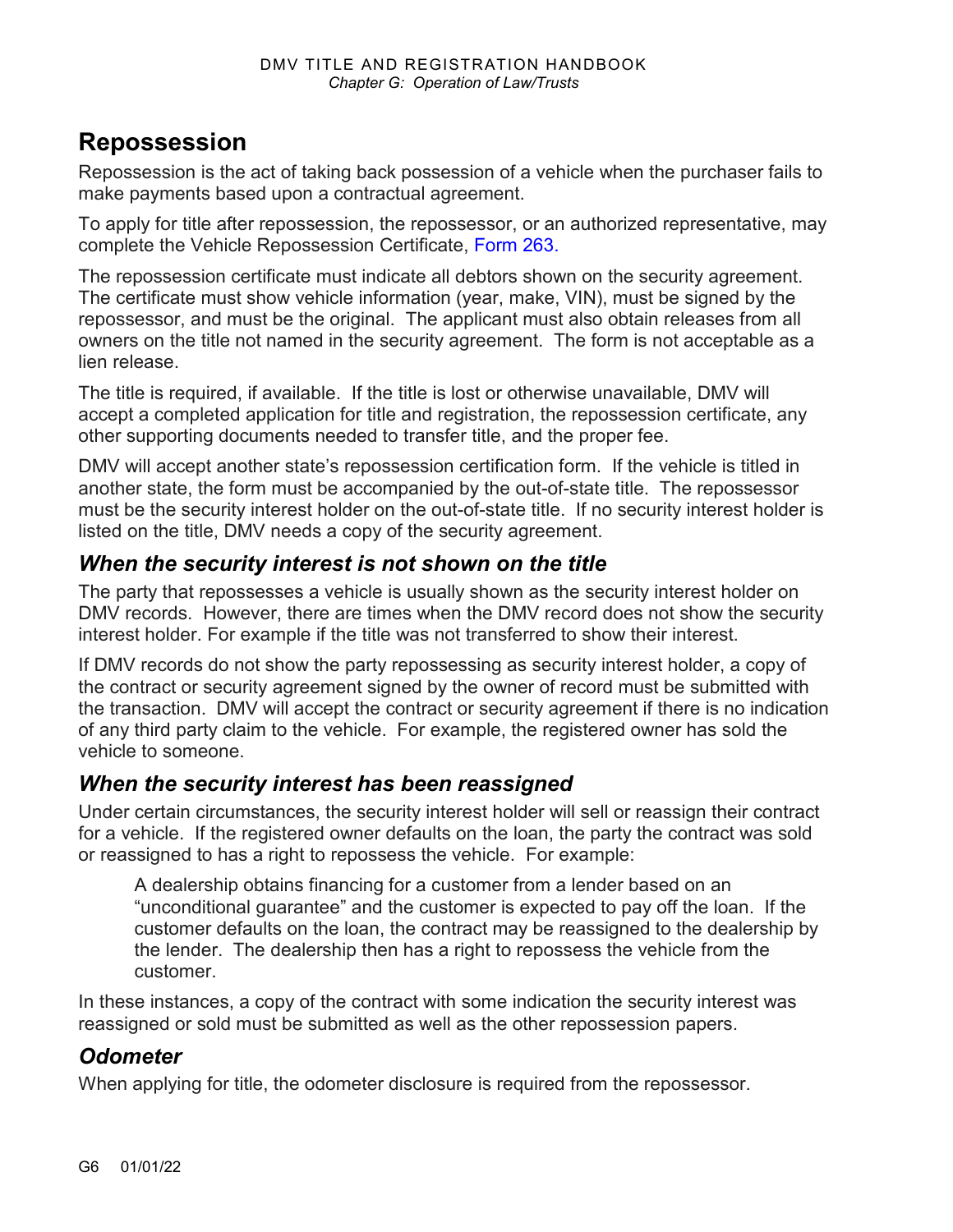#### **Example of VEHICLE REPOSSESSION CERTIFICATE, [FORM 263](https://www.odot.state.or.us/forms/dmv/263fill.pdf)**

*Actual size 8½" x 5½ "*

|                                      | <b>INSTRUCTIONS:</b><br>1. Complete and sign this form. List all debtor(s) shown on the security agreement.<br>2. Please attach: ● Title properly endorsed for transfer; ● Title fee; ● Release of interest from any party | shown on the title and not on the security agreement, unless the party shown is a lessee. |                                                                                                                                  |
|--------------------------------------|----------------------------------------------------------------------------------------------------------------------------------------------------------------------------------------------------------------------------|-------------------------------------------------------------------------------------------|----------------------------------------------------------------------------------------------------------------------------------|
| <b>PLATE NUMBER</b>                  | <b>YEAR</b>                                                                                                                                                                                                                | MAKE                                                                                      | <b>BODY STYLE</b>                                                                                                                |
| <b>VEHICLE IDENTIFICATION NUMBER</b> |                                                                                                                                                                                                                            | <b>TITLE NUMBER</b>                                                                       |                                                                                                                                  |
|                                      |                                                                                                                                                                                                                            | FOLLOWING REPOSSESSION, THE VEHICLE WAS SOLD / ASSIGNED TO: ▼                             |                                                                                                                                  |
|                                      | BUYER / ASSIGNEE (Print last, first, middle)                                                                                                                                                                               |                                                                                           | DATE OF SALE                                                                                                                     |
|                                      | ADDRESS (Street, City, State, Zip Code)                                                                                                                                                                                    |                                                                                           |                                                                                                                                  |
|                                      |                                                                                                                                                                                                                            |                                                                                           |                                                                                                                                  |
|                                      |                                                                                                                                                                                                                            |                                                                                           | I CERTIFY I (OR THE COMPANY I REPRESENT) HAVE A SECURITY AGREEMENT FOR THE ABOVE DESCRIBED VEHICLE WITH (LIST ALL DEBTORS ON THE |
|                                      | SECURITY AGREEMENT):                                                                                                                                                                                                       |                                                                                           |                                                                                                                                  |
|                                      |                                                                                                                                                                                                                            |                                                                                           | I ALSO CERTIFY THE DEBTOR(S) DEFAULTED IN THE SECURITY AGREEMENT, AND THE VEHICLE HAS BEEN LAWFULLY REPOSSESSED WITHOUT          |
|                                      | JUDICIAL PROCESS OR I AM AUTHORIZED TO DISPOSE OF THE VEHICLE IN ACCORDANCE WITH ORS 79.0601 THROUGH ORS 79.0628.                                                                                                          |                                                                                           | THIS CERTIFICATION IS MADE FOR THE PURPOSE OF OBTAINING TITLE OR IN SUPPORT OF MY ASSIGNMENT OF TITLE TO THE VEHICLE.            |

### **Possessory lien/abandoned vehicle**

DMV provides the Possessory Lien/Abandoned Vehicle packet, Oregon DMV, Form 6828. The packet is not available online. Customers may use this information to help them determine what form to use according to the laws they are following. The packet contains general information, the forms DMV issues that relate to possessory lien foreclosures, and copies of some of the laws pertaining to common possessory lien and abandoned vehicle situations. This form is available at DMV offices, and through the ODOT Storeroom.

House Bill 2311, from the 2021 legislative session, requires lien claimants who foreclose a lien per [ORS 87.152](https://www.oregonlegislature.gov/bills_laws/ors/ors087.html) to file a surety bond or irrevocable letter of credit in the amount of \$20,000 with DMV prior to foreclosing a lien. The bond or letter of credit must have an original signature and can be mailed to:

**DMV Business Regulation and Vehicle Programs Section** 1905 Lana Ave NE Salem, OR 97314

A copy of the approved surety bond form can be found at [https://www.oregon.gov/odot/Forms/DMV/522Bfill.pdf.](https://www.oregon.gov/odot/Forms/DMV/522Bfill.pdf) A copy of the surety bond form will be included in the Possessory Lien/Abandoned Vehicle packet, Oregon DMV, Form 6828.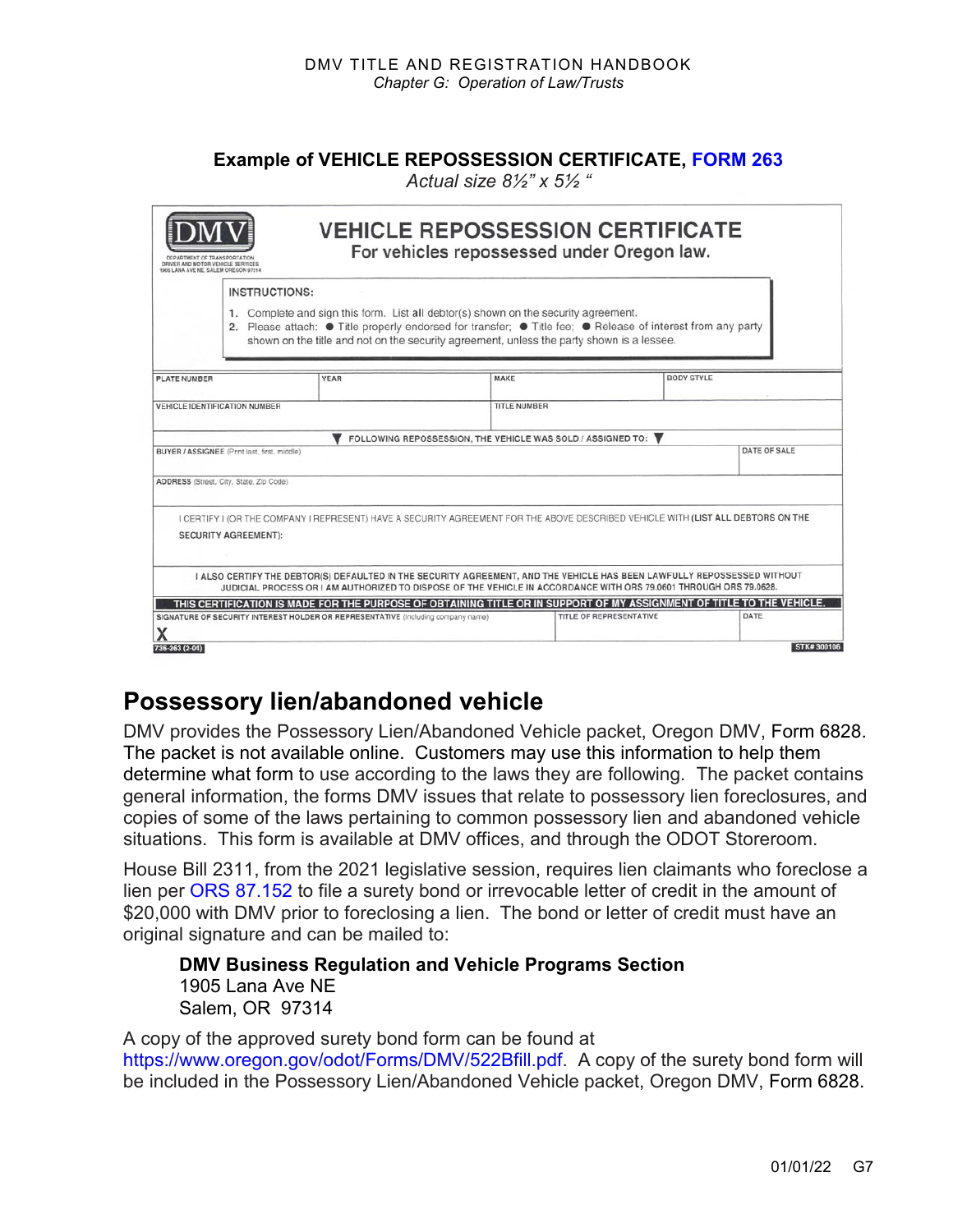Manufacturers, franchised dealers, towers with a valid tow business certificate, and national auction companies are exempt from the requirement to file a surety bond or irrevocable letter of credit with DMV.

### *Example of SURETY BOND, [Form 522B](https://www.oregon.gov/odot/Forms/DMV/522Bfill.pdf)*

*Actual size 8½" x 11 "*

| <b>SURETY BOND</b><br>NOTE: TO BE COMPLETED BY BONDING COMPANY. FAILURE TO                                                                                                                                                                                                                                                                                                                                                                                                                                                                                                                                                                                        | <b>BOND NUMBER</b>                                                                                                                                                                                                                                                                                                              |  |  |
|-------------------------------------------------------------------------------------------------------------------------------------------------------------------------------------------------------------------------------------------------------------------------------------------------------------------------------------------------------------------------------------------------------------------------------------------------------------------------------------------------------------------------------------------------------------------------------------------------------------------------------------------------------------------|---------------------------------------------------------------------------------------------------------------------------------------------------------------------------------------------------------------------------------------------------------------------------------------------------------------------------------|--|--|
| ACCURATELY COMPLETE THIS FORM WILL CAUSE DELAY.<br><b>MIVER AND BOTOR VEHICLE SERVICES</b><br><b>BEELANA AVENE, ANLES CRISCA ET 214</b><br>PLEASE TYPE OR PRINT LEGIBLY WITH INK.                                                                                                                                                                                                                                                                                                                                                                                                                                                                                 |                                                                                                                                                                                                                                                                                                                                 |  |  |
| LET IT BE KNOWN:                                                                                                                                                                                                                                                                                                                                                                                                                                                                                                                                                                                                                                                  |                                                                                                                                                                                                                                                                                                                                 |  |  |
| THAT_<br>(NAME OF INDIVIDUAL LIEN CLAIMANT, OR NAMES OF ALL BUSINESS OWNERS, PARTNERS, OR NAME OF CORPORATION)                                                                                                                                                                                                                                                                                                                                                                                                                                                                                                                                                    |                                                                                                                                                                                                                                                                                                                                 |  |  |
| <b>DOING BUSINESS AS</b><br>(BUSINESS OR PERSONAL NAME AS GIVEN ON THE CERTIFICATE OF POSSESSORY LIEN FORECLOSURE, FORM 520)                                                                                                                                                                                                                                                                                                                                                                                                                                                                                                                                      | (TELEPHONE NUMBER)                                                                                                                                                                                                                                                                                                              |  |  |
| HAVING ITS PRINCIPAL PLACE OF BUSINESS AT                                                                                                                                                                                                                                                                                                                                                                                                                                                                                                                                                                                                                         |                                                                                                                                                                                                                                                                                                                                 |  |  |
| AS RESPONSIBLE PERSON / PERSONS, AND _                                                                                                                                                                                                                                                                                                                                                                                                                                                                                                                                                                                                                            | (STREET ADDRESS, CITY, STATE, ZIP CODE)                                                                                                                                                                                                                                                                                         |  |  |
| (SURETY NAME)                                                                                                                                                                                                                                                                                                                                                                                                                                                                                                                                                                                                                                                     |                                                                                                                                                                                                                                                                                                                                 |  |  |
| (ADDRESS, CITY, STATE, ZIP CODE)<br><b>DMV BUSINESS LICENSING</b><br>THIS SURETY BOND<br>1905 LANA AVE NE<br><b>MUST BE MAILED TO:</b><br><b>SALEM, OR 97314</b>                                                                                                                                                                                                                                                                                                                                                                                                                                                                                                  | <b>ITELEPHONE NUMBERS</b><br>THIS SURETY BOND IS REQUIRED TO BE IN EFFECT AT ANY TIME<br>DESCRIBED IN ORS 87.152. INCLUDING WHEN SUBMITTING A<br>CERTIFICATE OF POSSESSORY LIEN FORECLOSURE. THE PERSON.<br>REQUIRED TO MAINTAIN THIS SURETY BOND MUST SUBMIT A LETTER<br>TO DMV YEARLY CERTIFYING THIS BOND REMAINS IN EFFECT. |  |  |
| A CORPORATION ORGANIZED AND EXISTING UNDER AND BY VIRTUE OF THE LAWS OF THE STATE OF<br>AND AUTHORIZED TO TRANSACT A SURETY BUSINESS IN THE STATE OF OREGON. AS SURETY, IS HELD AND FIRMLY<br>BOUND TO THE STATE OF OREGON IN THE PENAL SUM OF \$20,000 FOR EACH YEAR THE CERTIFICATE IS VALID. FOR THE<br>PAYMENT OF WHICH THE RESPONSIBLE PERSON / PERSONS AND SURETY JOINTLY AND SEVERALLY BIND THEMSELVES<br>AND THEIR RESPECTIVE SUCCESSORS.                                                                                                                                                                                                                 |                                                                                                                                                                                                                                                                                                                                 |  |  |
| WHEREAS. THE RESPONSIBLE PERSON / PERSONS ARE FORECLOSING A POSSESSORY LIEN CREATED UNDER ORS 87.152:<br>THE CONDITION OF THIS OBLIGATION IS SUCH THAT WHEN THE ABOVE NAMED RESPONSIBLE PERSON / PERSONS<br>FORECLOSES THE LIEN. SAID RESPONSIBLE PERSON / PERSONS SHALL CONDUCT SUCH BUSINESS WITHOUT FRAUD OR<br>FRAUDULENT REPRESENTATION. AND WITHOUT A VIOLATION OF DUTY SET FORTH IN ORS 646A-480 TO 646A-495 AND THE<br>PROVISIONS OF THE OREGON VEHICLE CODE SPECIFIED IN ORS 87.152 AND 822.093. THEN AND IN THAT EVENT THIS<br>OBLIGATION TO BE VOID. OTHERWISE TO REMAIN IN FULL FORCE AND EFFECT UNLESS CANCELLED PURSUANT TO ORS<br>87.152(2)(C)(A). |                                                                                                                                                                                                                                                                                                                                 |  |  |
| THIS BOND SHALL BECOME EFFECTIVE ON THE DATE LISTED BELOW AND SHALL BE DEEMED CONTINUOUS IN FORM AND<br>REMAIN IN EFFECT FOR THE ENTIRE PERIOD FOR WHICH CERTIFICATION IS GRANTED UNTIL DEPLETED BY CLAIMS PAID.<br>UNLESS THE SURETY CANCELS THE BOND. THIS BOND MAY BE CANCELED BY THE SURETY GIVING WRITTEN<br>NOTICE OF SUCH CANCELLATION TO THE DRIVER AND MOTOR VEHICLE SERVICES DIVISION OF THE OREGON<br>DEPARTMENT OF TRANSPORTATION.                                                                                                                                                                                                                    |                                                                                                                                                                                                                                                                                                                                 |  |  |
| THIS BOND SHALL BE ONE CONTINUING OBLIGATION AND THE LIABILITY OF THE SURETY SHALL BE LIMITED TO THE<br>AMOUNT OF THE PENALTY OF THIS BOND REGARDLESS OF WHETHER THIS BOND IS RENEWED OR OTHERWISE CONTINUED<br>IN EFFECT BEYOND THE ORIGINAL PERIOD THE SURETY BOND IS IN EFFECT. IRRESPECTIVE OF THE NUMBER OF YEARS IT IS<br>IN EFFECT.                                                                                                                                                                                                                                                                                                                        |                                                                                                                                                                                                                                                                                                                                 |  |  |
| THIS BOND IS EFFECTIVE                                                                                                                                                                                                                                                                                                                                                                                                                                                                                                                                                                                                                                            |                                                                                                                                                                                                                                                                                                                                 |  |  |
| (MONTH, DAY, YEAR)<br>-- ANY ALTERATION VOIDS THIS BOND --<br>IN WITNESS WHEREOF. THE SAID RESPONSIBLE PERSON / PERSONS AND SAID SURETY HAVE EACH EXECUTED THIS<br>BOND BY ITS AUTHORIZED REPRESENTATIVE(S) AND HAVE AFFIXED THE SURETY CORPORATE SEAL HEREUNTO                                                                                                                                                                                                                                                                                                                                                                                                   |                                                                                                                                                                                                                                                                                                                                 |  |  |
| DAY OF<br>THIS<br><b>IMONTHY</b><br>(DAY)                                                                                                                                                                                                                                                                                                                                                                                                                                                                                                                                                                                                                         | <b>CYEARD</b>                                                                                                                                                                                                                                                                                                                   |  |  |
| <b>SIGNATURE (RESPONSIBLE PERSON / PERSONS)</b><br>х                                                                                                                                                                                                                                                                                                                                                                                                                                                                                                                                                                                                              | TITLE                                                                                                                                                                                                                                                                                                                           |  |  |
| SIGNATURE OF SURETY (AUTHORIZED REPRESENTATIVE)<br>X                                                                                                                                                                                                                                                                                                                                                                                                                                                                                                                                                                                                              | TITLE                                                                                                                                                                                                                                                                                                                           |  |  |
| $\mathbf{v}$<br>SURETY'S AGENT OR REPRESENTATIVE MUST COMPLETE THIS SECTION:                                                                                                                                                                                                                                                                                                                                                                                                                                                                                                                                                                                      | <b>PLACE SURETY SEAL BELOW</b>                                                                                                                                                                                                                                                                                                  |  |  |
| IN THE EVENT A PROBLEM ARISES CONCERNING THIS BOND, CONTACT:                                                                                                                                                                                                                                                                                                                                                                                                                                                                                                                                                                                                      |                                                                                                                                                                                                                                                                                                                                 |  |  |
| <b>TELEPHONE NUMBER</b><br><b>NAME</b>                                                                                                                                                                                                                                                                                                                                                                                                                                                                                                                                                                                                                            |                                                                                                                                                                                                                                                                                                                                 |  |  |
| <b>ADDRESS</b>                                                                                                                                                                                                                                                                                                                                                                                                                                                                                                                                                                                                                                                    |                                                                                                                                                                                                                                                                                                                                 |  |  |
| CITY, STATE, ZIP CODE                                                                                                                                                                                                                                                                                                                                                                                                                                                                                                                                                                                                                                             |                                                                                                                                                                                                                                                                                                                                 |  |  |
| 786-622B (1-22)<br>APPROVED BY ATTORNEY GENERAL'S OFFICE                                                                                                                                                                                                                                                                                                                                                                                                                                                                                                                                                                                                          |                                                                                                                                                                                                                                                                                                                                 |  |  |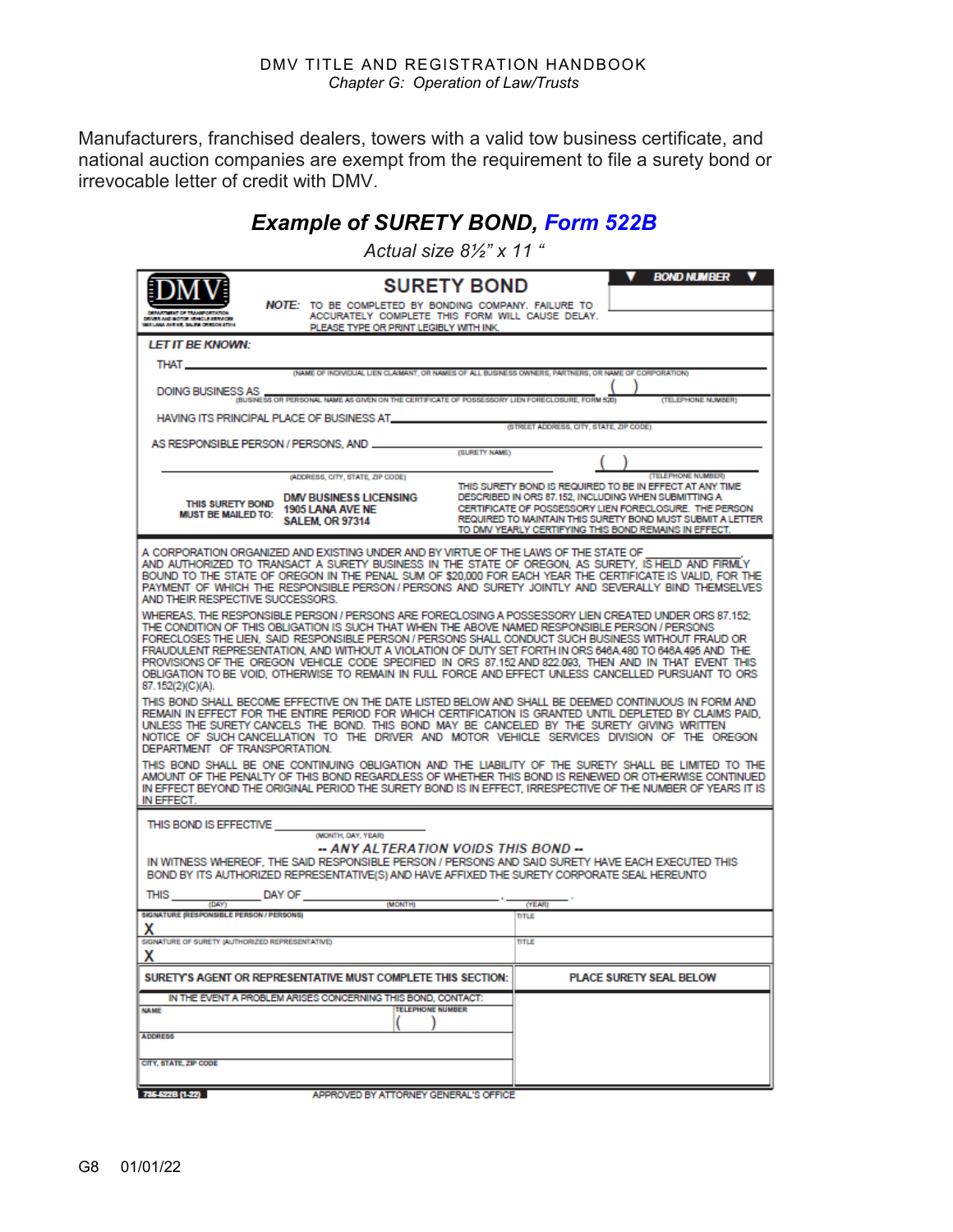### *DMV forms*

DMV possessory lien foreclosure forms submitted with a transaction must be the version in effect at the time the lien was foreclosed or be the form in effect at the time of application. For example, if an application is submitted in April 2018, but the auction date shows December 2017, a previous version of the possessory lien form is valid. If an application is submitted after January 1, 2018, and the auction date is after January 1, 2018, the 2018 version of the possessory lien form must be used. (See [OAR 735-020-0012 \(3\).](https://secure.sos.state.or.us/oard/viewSingleRule.action?ruleVrsnRsn=238625)) DMV does not have forms for city and county ordinances.

#### *Out-of-state possessory liens*

Oregon DMV does not accept applications for vehicle titles when ownership is being transferred under out-of-state abandoned vehicle laws or out-of-state foreclosure laws. Oregon DMV may only issue a title after the jurisdiction where the foreclosure occurred issues a certificate of title to the lien claimant or purchaser.

#### *Abandoned*

[ORS 98.810 d](https://www.oregonlegislature.gov/bills_laws/ors/ors098.html)efines an unauthorized parking of a vehicle at a "proscribed" property.

[ORS 98.805](https://www.oregonlegislature.gov/bills_laws/ors/ors098.html) defines "proscribed" property as private property where parking is not normally permitted at all or that is used primarily for parking at a single-family residential dwelling or a duplex.

[ORS 98.812](https://www.oregonlegislature.gov/bills_laws/ors/ors098.html) describes the conditions when the owner of the property with an unauthorized parked vehicle may have a vehicle towed and when the owner of the property with an unauthorized parked vehicle is entitled to a lien on the vehicle. You may wish to read chapter 98.805 through 98.991 if you believe you are entitled to dispose of a vehicle parked without authorization on your property.

#### *Vehicles towed at the request of an authority - ORS 819.160*

[ORS 819.110 through 819.215](https://www.oregonlegislature.gov/bills_laws/ors/ors819.html) describe the towing and disposal of abandoned vehicles from a public right-of-way. Read the cited statutes before disposing of a vehicle towed under these conditions.

#### *Vehicles stored, repaired, etc.*

[ORS 87.152](https://www.oregonlegislature.gov/bills_laws/ors/ors087.html) describes a possessory lien for labor or material expended on a chattel. [ORS](https://www.oregonlegislature.gov/bills_laws/ors/ors087.html)  [87.156](https://www.oregonlegislature.gov/bills_laws/ors/ors087.html) describes an innkeeper's lien and [87.162](https://www.oregonlegislature.gov/bills_laws/ors/ors098.html) describe a landlord's lien. You may wish to read chapters [87.152 through 87.214](https://www.oregonlegislature.gov/bills_laws/ors/ors098.html) if you believe you are entitled to foreclose a lien against a vehicle for any of these reasons.

**Note:** Oregon licensed towers that sell passenger vehicles with Oregon registration plates to any person or entity, other than an Oregon licensed dealer or Oregon licensed dismantler, must remove the stickers from the plates prior to selling the vehicle. Oregon certified dealers must remove the stickers unless they sell the passenger vehicle to another Oregon dealer, or unless the dealer submits the title paperwork to DMV for their buyer.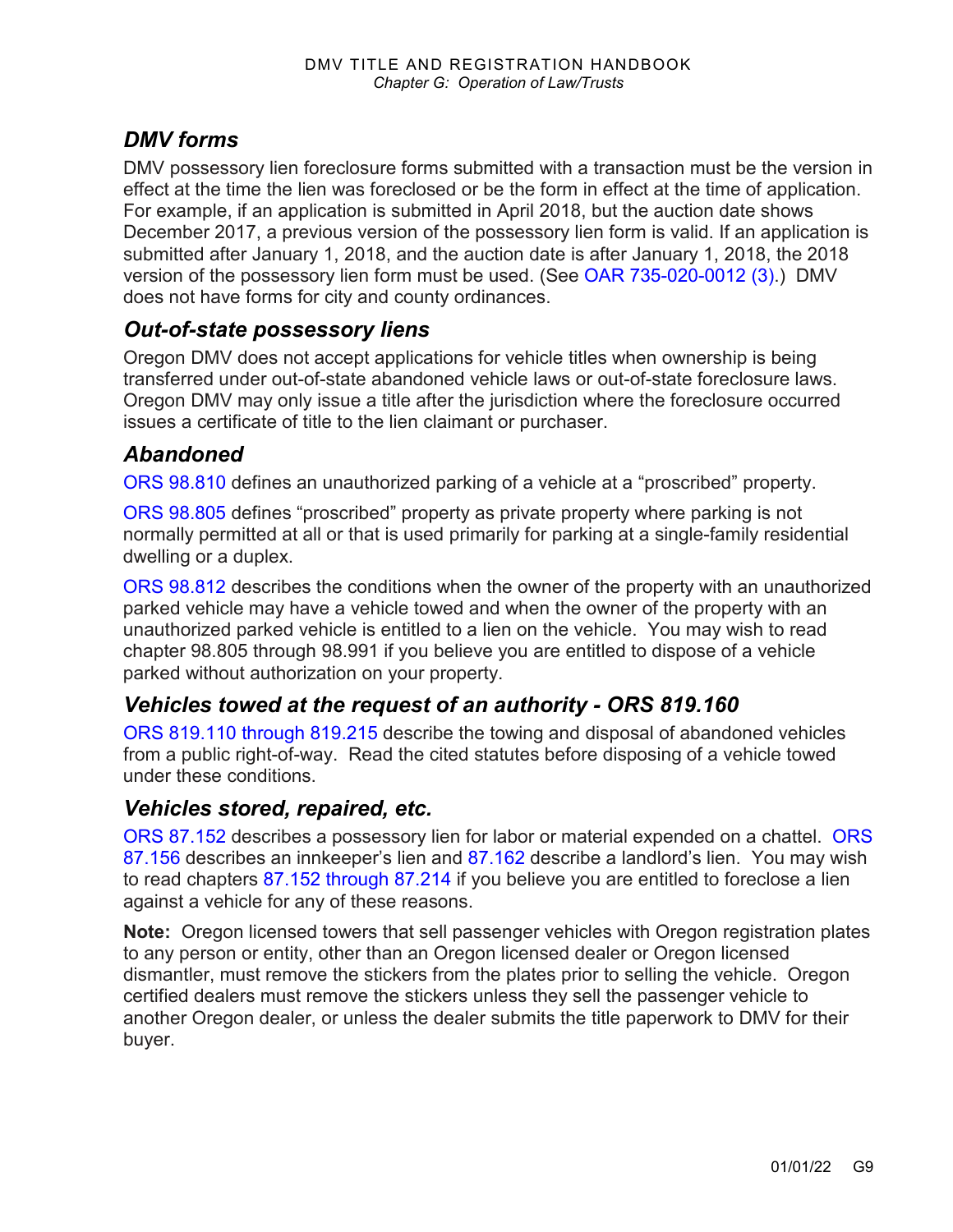## **Trusts**

A trust is "a right of property, real or personal, held by one party for the benefit of another." There are many types of trusts, such as Family Trust, Honorary Trust, Irrevocable Trust, and Revocable Trust. For DMV purposes, trusts, except for business trusts, are all treated the same.

A copy of the trust agreement is not required when a transaction involving a trust is submitted to DMV.

DMV will not enter dates in the vehicle record as part of the trust name. The date may be needed for the trust but it is not considered part of a trust's name for DMV title purposes.

#### *Business and/or corporate trusts*

A business trust is a business entity, similar to a corporation or partnership. It is a legal entity formed to operate a business and it can acquire, sell, or lease real property or personal property such as vehicles.

If the application shows a business trust, DMV will issue the title showing the name of the business trust. DMV will issue the title with the names of the trustees or nominees, in addition to the name of the business trust, only if a copy of the trust is submitted and the trustees or nominees for the business are named in the trust.

### *Private trusts*

#### **Application for title**

The application for title for a non-business (private/individual) trust must list all current trustees of the trust. The application must include an indication of their title as trustee.

If the name of the private trust is included in the application, DMV will issue the title with the name of the trust as well as the names of the trustees.

#### **Release of interest**

Trustees are the owners and the persons with authority to release for the trust. The trust itself is not an owner; thus, DMV does not need a release from the trust.

If the title only shows the name of the trust and not the trustees, a trustee statement is required. If a trustee is deceased, DMV requires a trustee statement. No proof of death is required.

A trustee statement can be in the remarks section of a DMV form or on a separate piece of paper.

Two examples of trustee statements are:

- 1. *Jane Doe is no longer trustee of the John Doe Happy Trust due to her death. I, John Customer, am the successor trustee of the John Doe Happy Trust*. *Signed by (John Customer's signature), Trustee*
- *2. John and Jane Customer are no longer trustees of the John Doe Happy Trust. The trustees of the John Doe Happy Trust are Robert Somebody, Susan Somebody, and Chris Anybody.*

*Signed by (Susan Somebody's signature), Trustee*